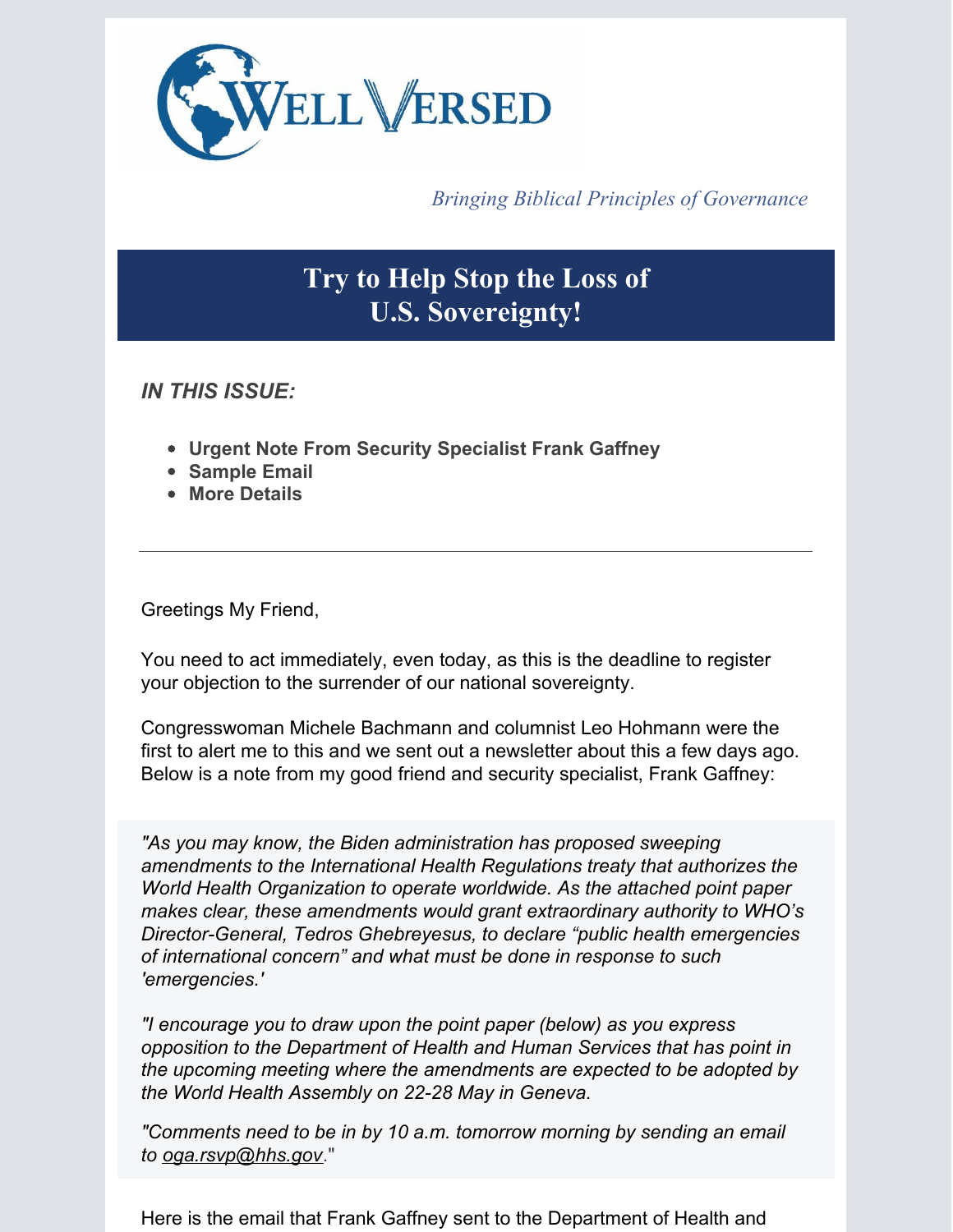Human Services:

*My name is Frank J. Gaffney. I am the Executive Chairman of the Center for Security Policy and Vice Chairman of the Committee on the Present Danger: China. My email address is [Gaffney@SecureFreedom.org](mailto:Gaffney@SecureFreedom.org).*

*"The Center for Security Policy and the Committee on the Present Danger: China are deeply concerned about the threat posed by the Chinese Communist Party (CCP) and others determined to displace, harm or even destroy the United States of America. The CCP, in particular, has been relentlessly engaged in what it calls "unrestricted warfare" against our country, utilizing every imaginable technique to achieve its stated goal of global domination.*

*"One of those techniques is using multilateral, UN and other institutions to advance its strategic objectives. This was much in evidence especially at the beginning of the COVID-19 pandemic when one such institution, the World Health Organization under its Director-General Dr. Tedros Ghebereysus – a man who owes his position to Chinese support, promoted the CCP's false narratives about the origins, nature and effective responses to the SARS-CoV-2 virus. It is no exaggeration to say that millions of people, including many Americans, needlessly lost their lives as a result.*

*"Every official of the Department of Health and Human Services, and for that matter, every other agency of the federal government, has sworn a solemn oath to preserve and defend the Constitution of the United States. Efforts to seek the adoption of amendments that would give any unaccountable international bureaucrat – let alone one with the appalling track-record of Dr. Tedros – the right, at his (or her) sole discretion, to declare, characterize and respond to undefined "public health emergencies of international concern" are not consistent with that oath. Neither are they with the public health of the American people nor our national security.*

*"I urge in the strongest possible terms that such amendments be rescinded, revoked and renounced before they are considered by the 75 th World Health Assembly.*

*Best, Frank"*

You can make yours much shorter if you prefer, and state that you do not want to surrender America's national sovereignty to WHO or any other organization. Please write your email now and send to [oga.rsvp@hhs.gov](mailto:oga.rsvp@hhs.gov)

If you want to understand this issue further, here is more information:

STOP THE SURRENDER OF U.S. SOVEREIGNTY TO THE W.H.O.

On January 18, 2022, the Biden Administration submitted at the last moment 13 amendments to the World Health Organization International Health Regulation (IHR) Treaty in advance of a meeting of the World Health Assembly (WHA) in Geneva from May 22-28. Taken together, these amendments would materially alter the Treaty to which the U.S. Senate gave its advice and consent in 2005 by surrendering national sovereignty and independence to an international organization that is under the influence of the Chinese Communist Party.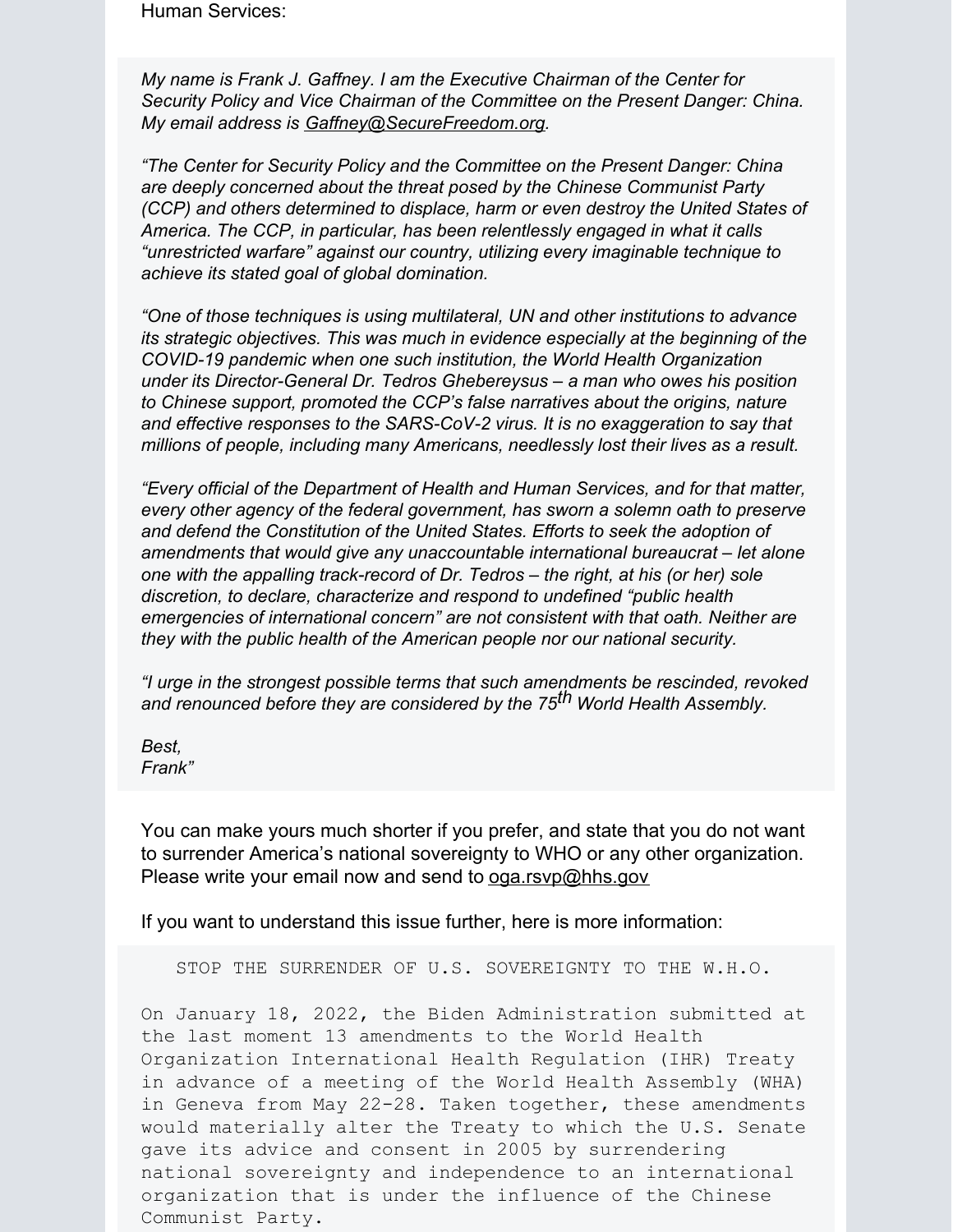All other things being equal, the WHA is expected to approve the amendments. That must not be allowed to happen lest a CCP henchman like Dr. Tedros Ghebreyesus, Director General of the WHO, be able to dictate not only public health policy but whatever other events he decides constitute "public health emergencies of international concern." As U.S. government officials have depicted gun violence and climate change as threats to public health, it is not hard to imagine the extent of the overreach the administration's amendments would enable.

Even in the medical domain, the WHO would have the authority to invoke the amended IHR to order how diseases other-than-pandemics will be treated. Imposing lockdowns, mask- and vaccine-mandates and vaccine passports – in other words, promoting the "China Model" – will likely be at top of the agenda for Tedros, as it is for his masters in Beijing.

These arrangements, if adopted, would deny the American people the accountability inherent in their representative form of government, including on matters of life and death. They would also fatally compromise that government's ability to have national interests, rather than supranational directives, drive policy choices.

The Biden administration's amendments as submitted by Loyce Pace, the Assistant Secretary for Global Affairs of the Department of Health and Human Services, can be found [here](https://apps.who.int/gb/ebwha/pdf_files/WHA75/A75_18-en.pdf). Specific problems with these amendments include:

- The Director General of the WHO will be empowered to declare unilaterally "Public Health Emergency of International Concern."
- . Such declarations can be set in motion by nothing more than information "in the public domain," without regard to the authority or credibility of such information.
- . There will be no sovereign ability to override, reject or veto the Director General's decision.
- . The Director General's decision can be delegated to the WHO's regional directors who are authorized, in turn, to declare Public Health Emergencies of Regional Concern.
- Emergency and Compliance Committees are established with seemingly benign charters, but the potential to take on compulsory functions.
- Any country can declare itself to be an "affected party," affording it standing in connection with the declaration of public health emergencies.

It is unclear whether and how the U.S. Senate would